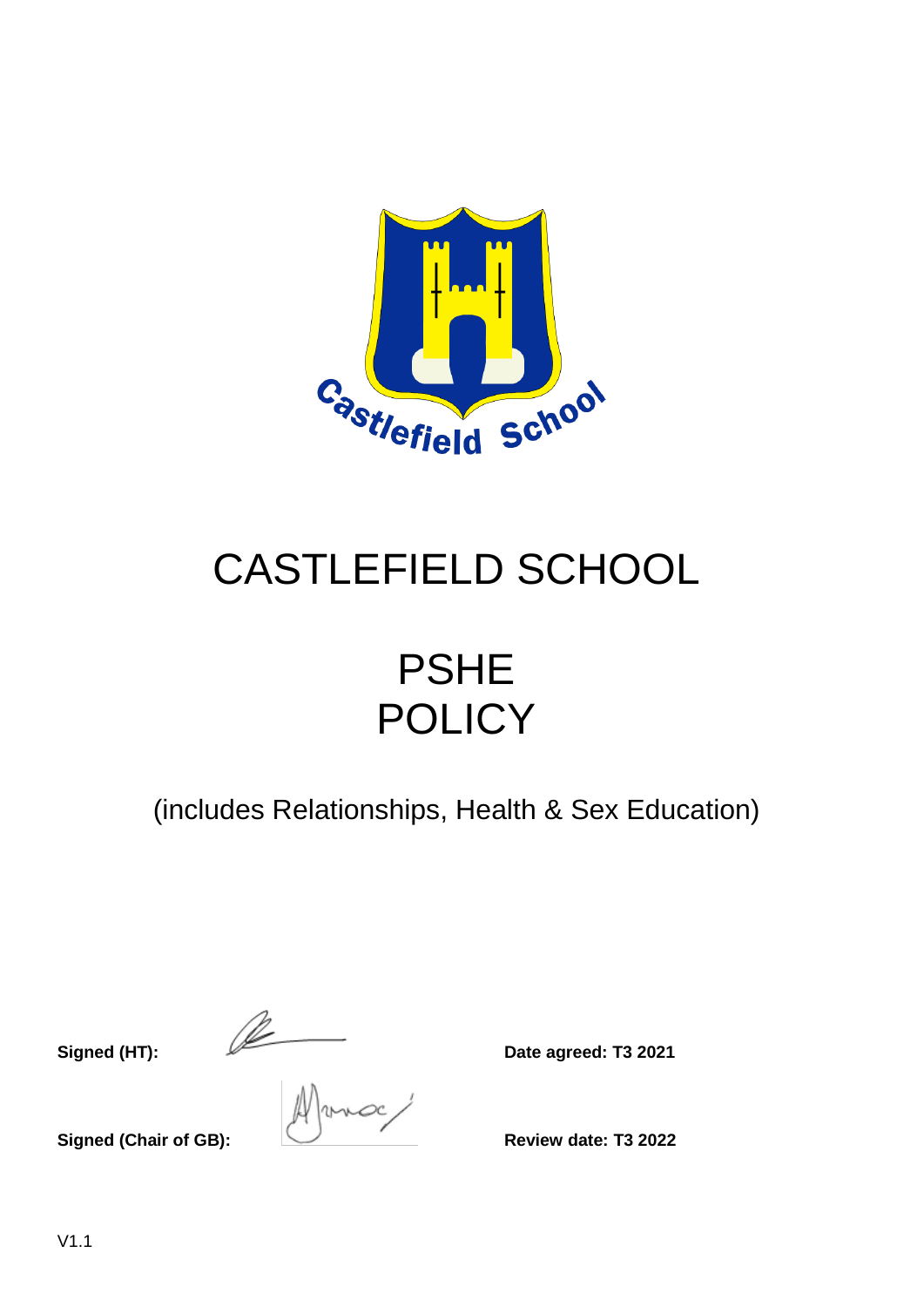**PSHE is an entitlement for all children in line with the ethos of Castlefield School. Health and Relationships Education becomes statutory from September 2020, using the DfE's provided curriculum. At Castlefield School, this curriculum forms part of PSHE teaching.**

# **Introduction**

A good understanding of pupils' backgrounds and positive relationships between the school and local communities help to create a constructive learning environment for the teaching of these important subjects.

At Castlefield School, we recognise and celebrate the rich diversity of the pupils that attend the school and endeavour to be sensitive to their differing faiths and cultural beliefs when planning and delivering learning.

At Castlefield School we believe PSHE is central to the development of the children in our school. We aim to help children to learn to recognise their own worth, work well with others and become increasingly responsible for their own learning. Children reflect on their experiences and understand how they are developing personally and socially, tackling many of the spiritual, moral, social and cultural issues that are part of growing up. They will also find out about their responsibilities, rights and duties as a citizen and member of a community. Through the PSHE curriculum we endeavour to ensure topical issues are addressed so that the children are provided with a fair and unbiased opportunity to reflect and form their own judgments. We also incorporate British Values as part of our PSHE lessons and also ensure that this underpins our whole curriculum.

At Castlefield School we believe in the importance of education for the development of the whole child. Personal, Social, Health and Economic education (PSHE) helps to give children the knowledge, skills and understanding they need to lead confident, healthy, independent lives and to become informed, active and responsible citizens. PSHE is deeply embedded across all subjects within the curriculum and all staff members are aware of their responsibility to help prepare our children for the opportunities and challenges of life.

# **PSHE Curriculum**

We follow the statutory Relationships and Health Education curriculum published by the DfE. We do not use a published scheme, instead planning our own units of work from this curriculum across three themes:

- Family and Friends
- Being Safe in the World
- Healthy Body and Mind

We have made additions to this curriculum to cover additional areas such as economic wellbeing (borrowing and saving for example) and Personal Safety (water and road safety for example) in order to provide a full PSHE curriculum. Planning of PSHE units is led by the statutory objectives in the DfE's curriculum for Health and Relationships Education for all other units and adheres to the Equality Act 2010.

# **Teaching**

In order for our children to become well-rounded individuals who can empathise and care for others, we try to ensure a variety of learning opportunities. These include cognitive, experiential, collaborative creative and problem-solving approaches. PSHE is primarily taught through a planned curriculum, however the importance and the need for flexibility when responding to the immediate needs of the children is always recognised. Many opportunities for developing PSHE are provided across the school, including attending meetings, interacting with adults and other pupils, taking responsibility for an activity and participating in a variety of school events. The children are given wider opportunities to actively participate within the community through Learning for Life, charity events and carefully prepared assemblies with external organisations.

We will be sensitive to a range of views while ensuring that pupils always have access to the learning they need to stay safe and healthy, and protect and enforce their human rights. A range of teaching strategies may include: circle time, discussion, role play, group work, video clips, visitors and trips.

#### **Sex Education**

Sex Education is non-statutory at KS1 and KS2. At Castlefield School, we do not teach sex education, only the statutory relationships and health education.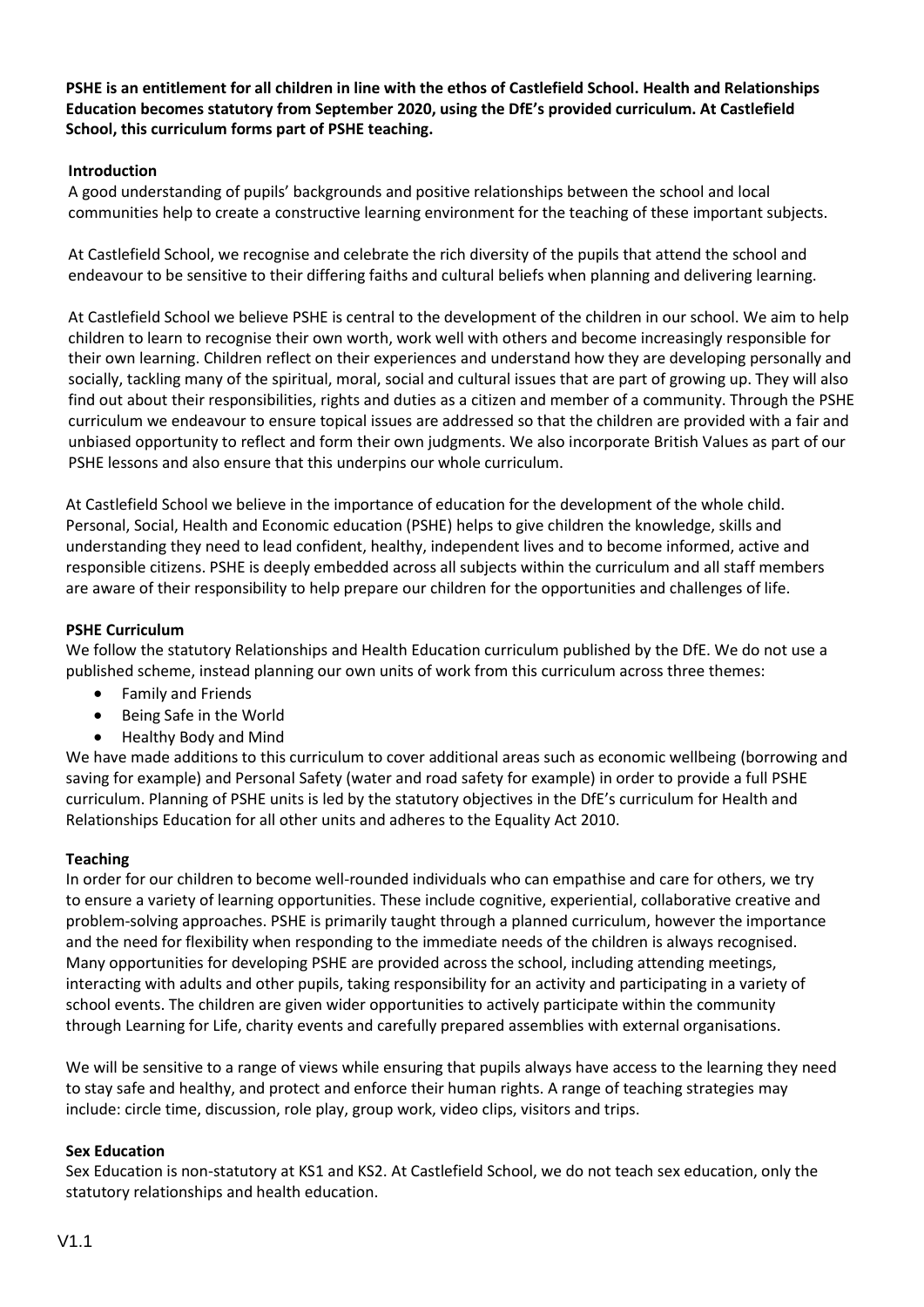# **The Right to Withdraw**

Under the new statutory relationships and health education regulations, parents have no legal right to withdraw their child from these lessons. The right to withdraw for Sex Education remains, except for what is taught through the Science National Curriculum.

# **Assessment**

Baseline assessment takes places through questioning and discussion or response to a video or picture prompt for example. Ongoing assessment through discussion and observation takes place across the lessons in a unit. More summative assessment takes place in Assessment week in the final term of the year through simple means as recommended by the PSHE Association, such as mind maps, questionnaires, diamond 9s or storyboards, for example.

# **Equal Opportunities**

Castlefield School aims to treat all people with integrity, respect and consideration in line with the Equality Act 2010. Teaching will take into account the age, ability, readiness, and cultural backgrounds of children (and those with English as a second language) to ensure that all can fully access PSHE education provision. Particular consideration will be made to ensure that children with Special Educational Needs can access information from the PSHE curriculum, with liaison with the SENDCo.

# **Child Protection**

This policy is informed by our Child Protection Policy. We will ensure that where pupils indicate that they may be vulnerable and at risk, they will get appropriate support through our Child Protection procedures, including working with the Safeguarding and Welfare Officer or other DSL.

# **Difficult Questions**

In line with the PSHE Association Guidance, staff should always respond neutrally to a question, ensuring pupils feel safe to ask. They should check they understand the point of the questions and find out what the child is already thinking. Responses should be factual and age-appropriate. When a staff member is unsure, they should respond with *'Thank you that's a really interesting question. I don't know quite how to answer you now, so let me think about it so I can give you a good answer and I will talk to you later.'* This gives you time to form an appropriate response or to consult senior colleagues before responding, if necessary.

#### **Safe Learning Environment**

The children should be in a safe learning environment for PSHE lessons with the usual ground rules for the classroom in place. Listening by staff and other pupils is essential to this. It should be understood that it's a non-judgmental place and that while it is okay to disagree with someone, we do not make fun of them or put them down.

Everyone should be open and honest but we do not need to give specific examples with people's names when discussing topics.

Questions are encouraged but it must be clear that they should not be deliberately designed to offend or embarrass someone.

It is understood that what is said in the classroom stays there, unless the teacher is concerned the child is at risk in some way, where they may need to speak to the parents or a DSL.

#### **Protocols**

- Staff should be extremely cautious about expressing their own personal views.
- Staff should not use their own personal experiences to explain a concept or idea.
- Staff should not use the personal experiences of a pupil to explain a concept or idea.
- Particular examples should not be taken in isolation and taught separately. For example- teaching a lesson about children who grow up in foster care, rather than looking a variety of different families.
- Distancing techniques should be employed e.g. through the use of stories, fictional characters, video